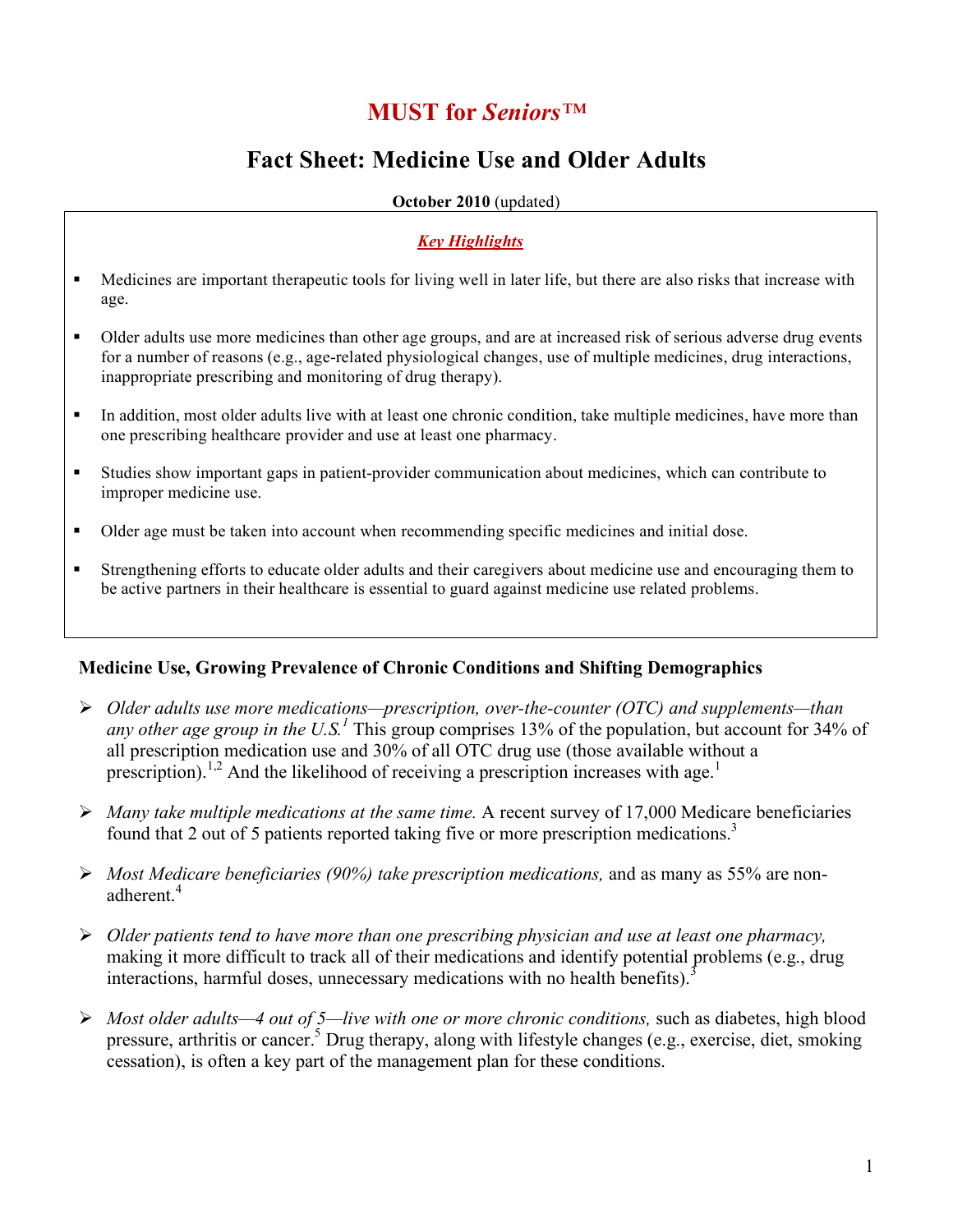*Demographic changes due to longer life expectancy and an aging baby boomer population warrant increased attention to medication issues among older adults*. By 2030, the number of Americans 65 years of age and older is expected to swell to 71 million—double current estimates.<sup>5</sup> Those 85 years of age and older represent the fastest growing segment of the population.

## **Older Adults More Susceptible to (Preventable) Medicine Use Problems**

Older adults are at increased risk of serious adverse drug events, including falls, depression, confusion, hallucinations and malnutrition, which are an important cause of illness, hospitalization and death among these patients.2,6,7 Drug-related complications have been attributed to the use of multiple medications (also called polypharmacy) and associated drug interactions, age-related changes, human error and poor medical management (e.g., incorrect medication prescribed, inappropriate doses, lack of communication and monitoring).  $^{1,3}$ 

- *Drug interactions are especially common in older adults due to polypharmacy*. Medicines (prescription and OTCs), dietary supplements, herbal remedies and certain foods can interfere with one other and, in turn, heighten or reduce the intended effect/purpose of the drug(s).<sup>1,8</sup> For example, warfarin, a blood thinner to prevent blood clots, in combination with aspirin, ibuprofen or other NSAIDS greatly increases the risk of serious gastrointestinal problems. Supplements, such as iron and calcium, can interfere with thyroid medicine.
- *Age-related changes can impact how a drug works in the body and often necessitates dosage adjustments and careful monitoring (e.g., blood levels of the drug, patients' reactions)*. These include:
	- Reductions in liver and kidney function, which can affect the way a drug is broken down and removed from the body.<sup>8,9</sup> This means medications may stay in the body longer and cause more severe side effects if doses are not properly adjusted. For example, diphenhydramine, commonly found in some OTC sleep aids and cold and allergy medicines, is typically well-tolerated in younger people, but can cause falls and confusion in older adults in whom the drug's sedative properties can circulate longer.<sup>8</sup>
	- **Memory impairments, hearing and vision loss, which can make it very difficult to understand and** remember medication instructions, especially for complicated regimens.<sup>11</sup>
	- Declines in body weight, loss of body fluid and more fatty tissue, which can alter the way drugs are distributed and concentrated in the body. $8,11$
	- Increased sensitivity to many drugs, especially those targeting the central nervous system.<sup>7</sup>
- *Inappropriate prescribing and lack of monitoring remain a problem within this patient population*. Several studies reveal that 1 in 5 older patients is prescribed what is considered to be a harmful medication in this population.<sup>10,12</sup> Another study suggests that roughly two-thirds of prescriptions are either 1) not needed, 2) unnecessarily unsafe (a safer alternative is available), or 3) the dose is too high.<sup>7</sup> There are a number of drugs that are best avoided in older patients as indicated by the Beers criteria. 9,18 For a complete listing of these medications, visit http://www.dcri.duke.edu/ccge/curtis/beers.html.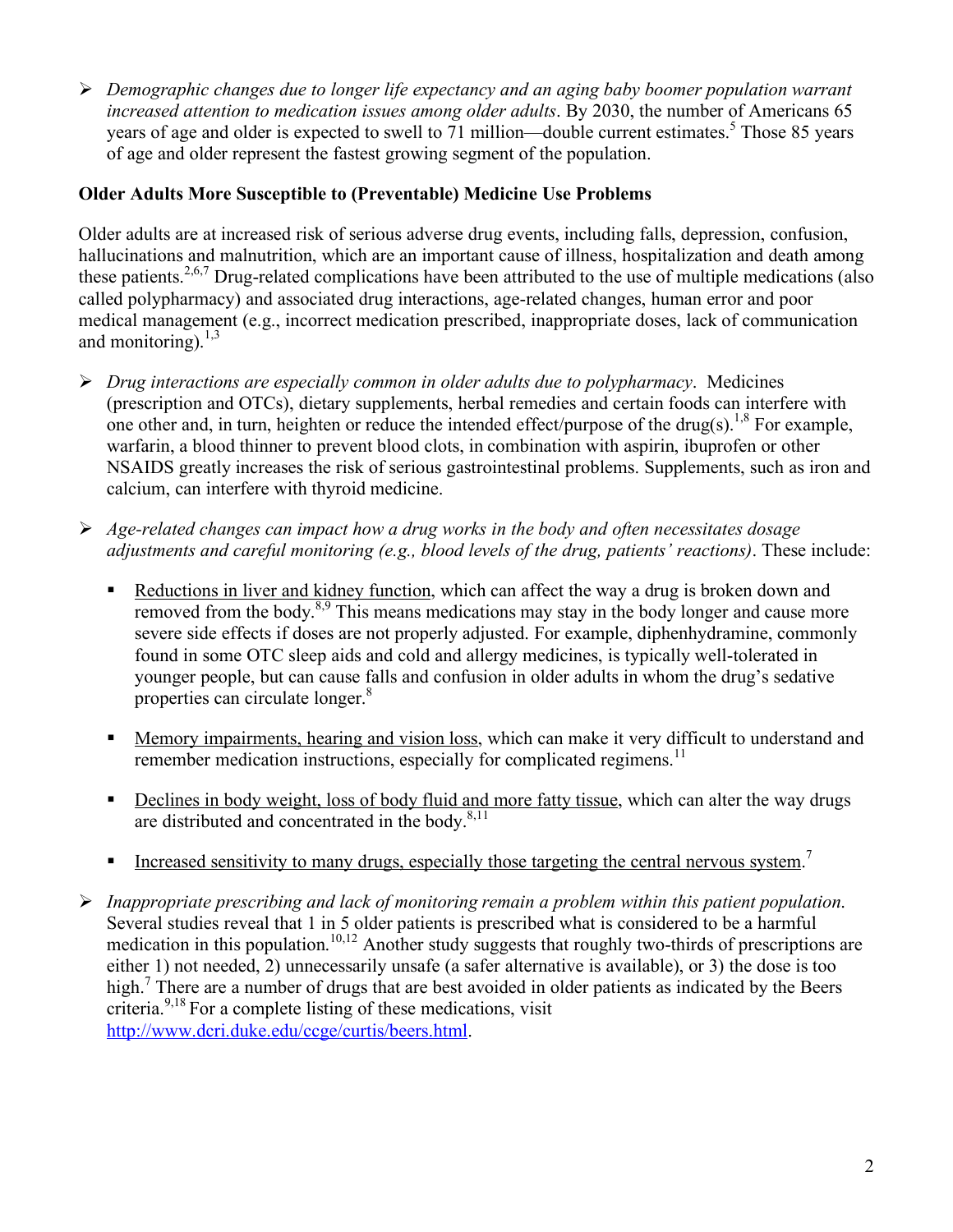- *Older adults may not adhere to drug regimens (also called nonadherence) due to forgetfulness or*  decisions to limit a medication(s) due to bothersome side effects, perceived non-efficacy, or cost.<sup>1</sup> Up to 40% of older patients who decided to skip doses or stop taking their medicine do not tell their provider.<sup>3</sup> Yet, talking with a provider about cost-related concerns was associated with being switched to a lower cost medication.
- *Such poor communication between older adults and providers about medication use can be harmful.<sup>3</sup>* One-third of patients, and many with three or more chronic conditions, have not talked with their provider about all of their medications within the last year.

## **Education, Dialogue and Research Needed to Improve Medicine Use**

- *Nearly half of all American adults 90 million people have difficulty understanding and acting on health information*, and this is especially true among our nation's seniors.<sup>13</sup> Almost 40% of seniors are unable to read prescription label;  $76\%$  are unable to understand information given to them.<sup>14</sup>
- *Older adults should routinely talk to their health care providers*, including their pharmacist, to learn about the medicines they use and ensure they understand how to take them appropriately. Those who cut back on prescribed medications because of cost are 76% more likely to have a significant decline in overall health than those who take their medications as prescribed.<sup>15,16</sup> Older adults should also remember that age-related changes can result in greater drug sensitivity and exaggerated effects.<sup>11</sup>
- *Experts recommend a "Medication Check Up" at least once a year* to review *all* of the patient's medications, including supplements and herbal remedies, and determine whether all are needed, if there is the potential for drug interactions or dosage adjustments are needed. $8,9$  This review is especially important given the changing prescription drug plan formularies under the new Medicare Part D drug benefit.<sup>3</sup>
- *There remains an urgent need for more research to evaluate drug efficacy and side effects in this population*. 5,17 It wasn't until 1997 that the FDA published guidelines to encourage the enrollment of older adults in clinical trials of drugs to treat common diseases in this population; however, this is a voluntary guideline and older patients, especially those 70 years of age and older, tend to be excluded from drug trials. $^{19}$

## **REFERENCES**

(1) Ferrini A, Ferrini R. 2000. Health in the Later Years. 3rd edition. Boston, MA, McGraw Hill.

(2) Centers for Disease Control and Prevention and The Merck Company Foundation. "The State of Health and Aging in America 2004."

(3) Wilson IR, Schoen C, Neuman P, Strollo MK, et al. "Physician-Patient Communication About Prescription Medication Nonadherence: A 50-State Study of America's Seniors." *JGIM*. 2007 Jan;22(1):6-12.

(4) Amaral P. The special case of compliance in the elderly. In: Gerber K, Nehemkis A, eds. Compliance: the dilemma of the chronically ill. New York: Springer, 1986.

(5) Centers for Disease Control and Prevention and The Merck Company Foundation. "The State of Aging and Health in America 2007." Available at www.cdc.gov/aging. Accessed August 30, 2007.

(6) Murray MD, Callahan CM. Improving Medication Use for Older Adults: An Integrated Research Agenda. *Annals of Internal Medicine*. 2003 Sept;139(5):425-429.